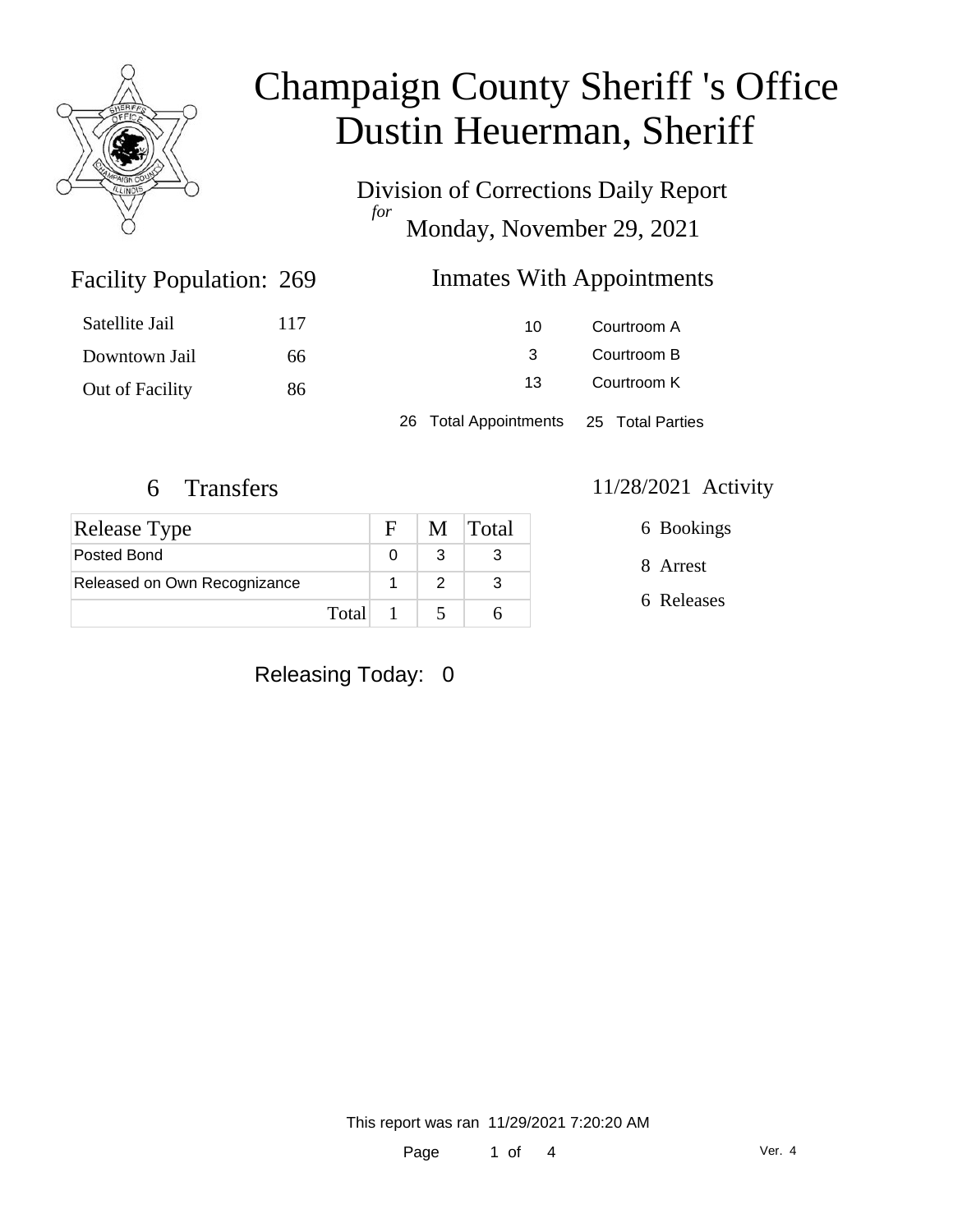

Division of Corrections Daily Report *for* Monday, November 29, 2021

#### Custody Status Count

- Electronic Home Dentention 15
	- Felony Arraignment 14
		- Felony Other 7
	- Felony Pre-Sentence 7
		- Felony Pre-Trial 194
	- Felony Pre-Trial DUI 3
	- Felony Sentenced CCSO 3
	- Felony Sentenced IDOC 6
		- Hold Other 1
		- Hold Sentenced IDOC 1
	- Misdemeanor Arraignment 5
		- Misdemeanor Other 1
		- Misdemeanor Pre-Trial 2
			- Petition to Revoke 4
			- Remanded to DHS 4
			- Traffic Arraignment 1
				- Traffic Pre-Trial 1
					- Total 269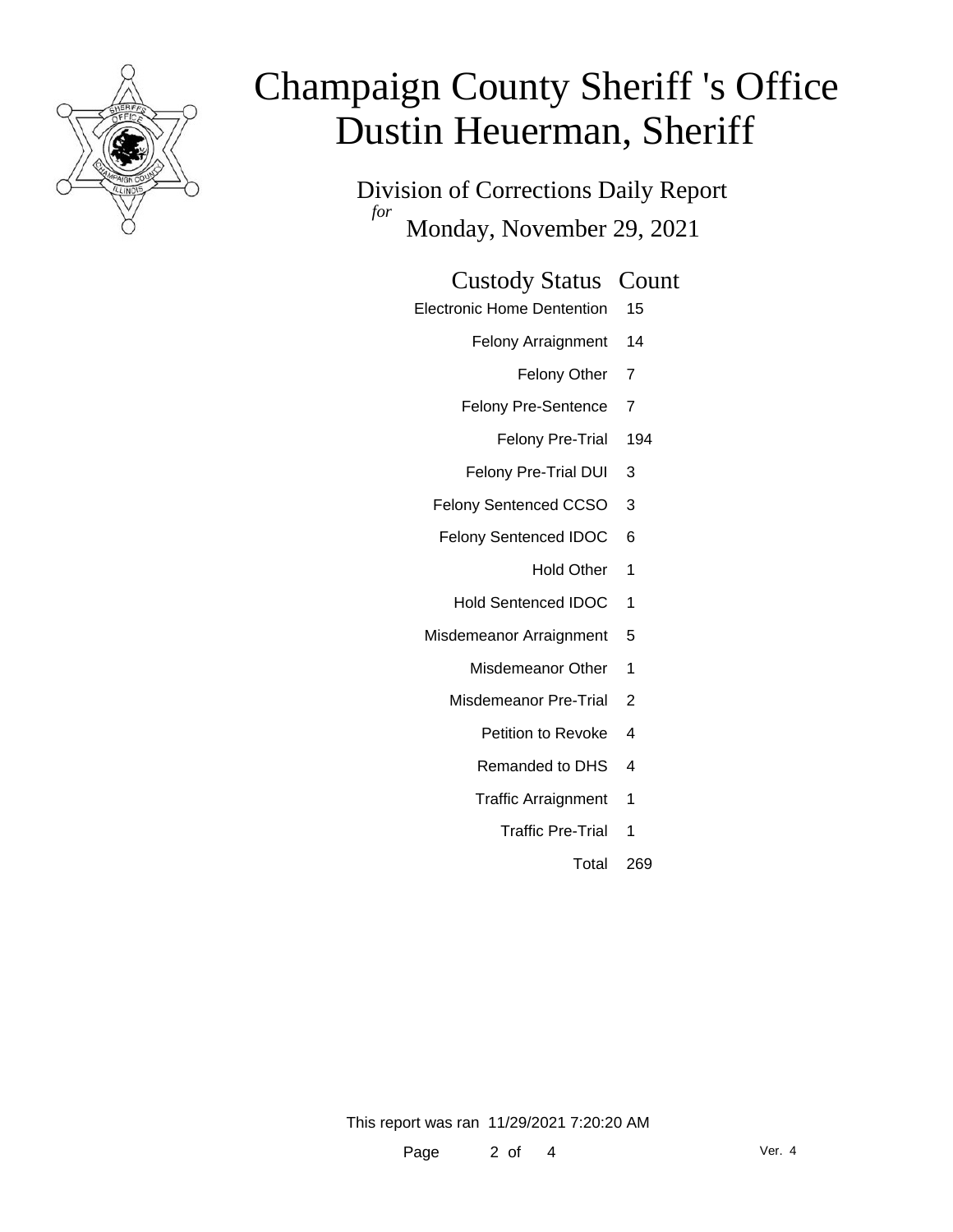

Division of Corrections Daily Report *for* Monday, November 29, 2021

### Inmates With Appointments

| Jailing Party Name           | Location    | Number of Records / Node |
|------------------------------|-------------|--------------------------|
| <b>BAILEY, DANIEL SCOTT</b>  | Courtroom K | 1 / Satellite Jail       |
| <b>BASLER, MONET MARISA</b>  | Courtroom A | 1 / Satellite Jail       |
| BECKLEY, ANTHONY PATRICK     | Courtroom K | 1 / Satellite Jail       |
| BERNARD, KIMBERLY RAE        | Courtroom K | 1 / Satellite Jail       |
| <b>BOXLEY, CHARLES OMAR</b>  | Courtroom A | 1 / Downtown Jail        |
| CROSSLAND, KEVIN SHAWN       | Courtroom A | 1 / Downtown Jail        |
| DAVIS, DAMIEN DOMINIQUE      | Courtroom K | 1 / Downtown Jail        |
| DELANEY, KEANDRE             | Courtroom K | 1 / Satellite Jail       |
| DISHMAN, BYRON EUJEAN        | Courtroom B | 1 / Satellite Jail       |
| <b>GWIN, RAYMOND CHARLES</b> | Courtroom K | 1 / Satellite Jail       |
| HERNANDEZ-LOPEZ, ERNESTO     | Courtroom K | 1 / Satellite Jail       |
| HILL, JAMONTE RASHAD         | Courtroom A | 1 / Downtown Jail        |
| HUNT, TAVARIS EARL           | Courtroom A | 1 / Satellite Jail       |
| JOHNSON, REUBEN MONTE        | Courtroom A | 1 / Downtown Jail        |
| JONES, MARIO NATHANIEL       | Courtroom K | 1 / Satellite Jail       |
| JORDAN, PATRICK RODEL        | Courtroom A | 1 / Out of Facility      |
| PARRAWAY, RICARDO RENE       | Courtroom K | 1 / Satellite Jail       |
| ROSADO-ARROYO, EDWIN DAVID   | Courtroom K | 1 / Satellite Jail       |
| SEWARD, GORDON CLAYTON       | Courtroom K | 1 / Satellite Jail       |
| SLADE, STEVEN RAY            | Courtroom K | 1 / Satellite Jail       |
| STARK, FARON MICHAEL         | Courtroom B | 1 / Satellite Jail       |
| SUTTON, FRANKIE DMARVIO      | Courtroom K | 1 / Satellite Jail       |
| TOY, KAYON LARENZ            | Courtroom A | 1 / Downtown Jail        |
| TURK, BRANDON LARSHAWN       | Courtroom A | 2 / Out of Facility      |
| WILLIAMS, KENNETH BERNARD    | Courtroom B | 1 / Downtown Jail        |

This report was ran 11/29/2021 7:20:20 AM